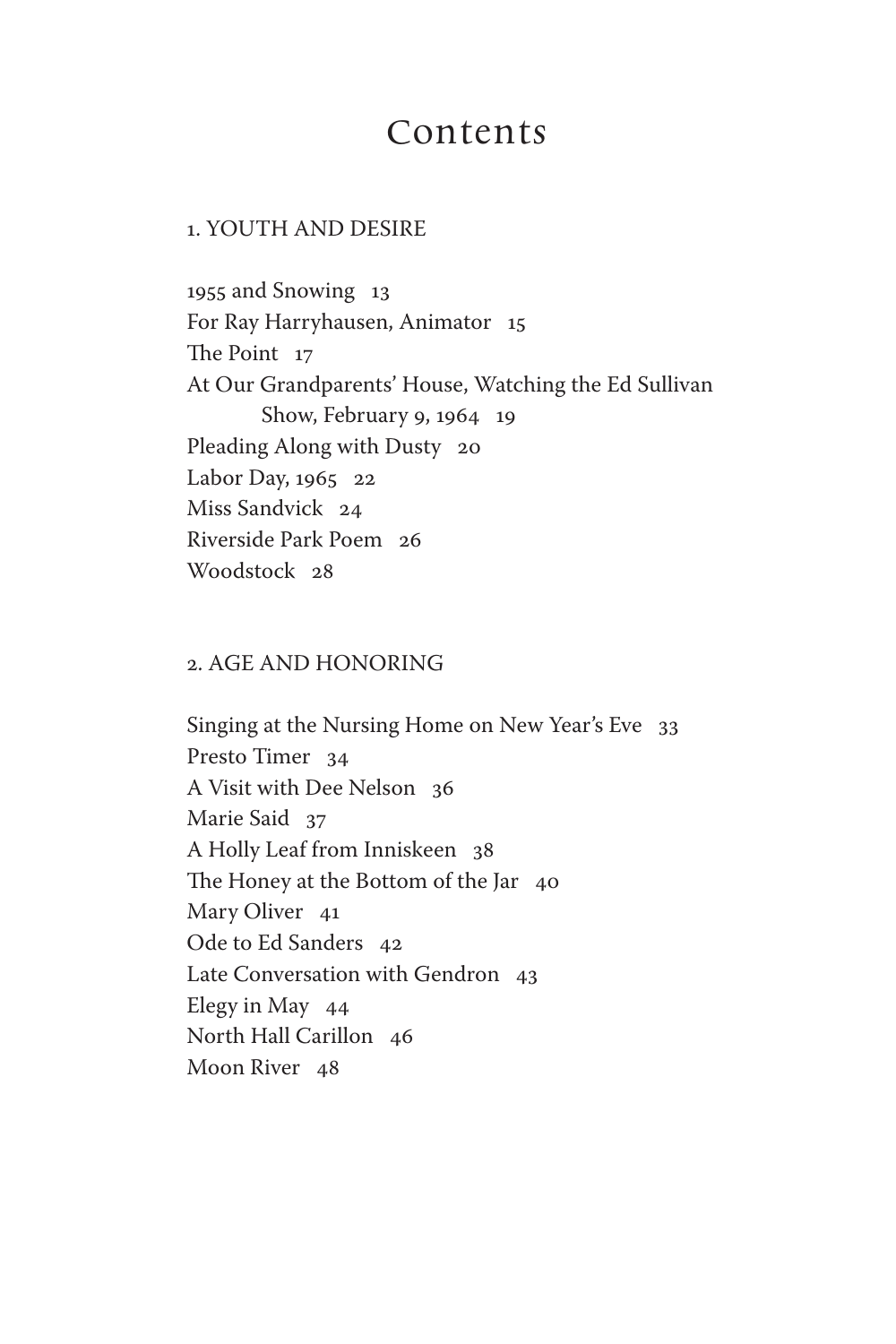## 3. IMPRESSIONIST CALENDAR

Prelude: Impressionist Calendar 51 January: Owl in the Glen 52 February: A February Morning on the Red Cedar River 53 March: A Walk in March 54 April: The Easter Woods 55 May: Forsythia 56 June: Ode to June 57 July: Homage to July 58 August: Simmer 59 September: Golden Galleries 60 October: Toward Halloween 61 November: Month of Revealed Nests 62 December: Bird's Nest in the Christmas Tree 63 Postlude: The Old Year 64

#### 4. STORM ISLAND

Storm Island 67 Passenger Pigeons 68 Monarch with a Torn Wing 69 Zebra Mussel 70 The Cecropia Cocoon 71 In a Small American City 73 Medusa 74 To Fire 76 The Clown of Aleppo 78 Darkness Disease 79 Easter Sunday, 2018 80 Hand in Pocket 81 Paradise: Ghazal 82 Ghazal Ballad of Robert Bly 83 Note to Self 84 Poem for Hope 85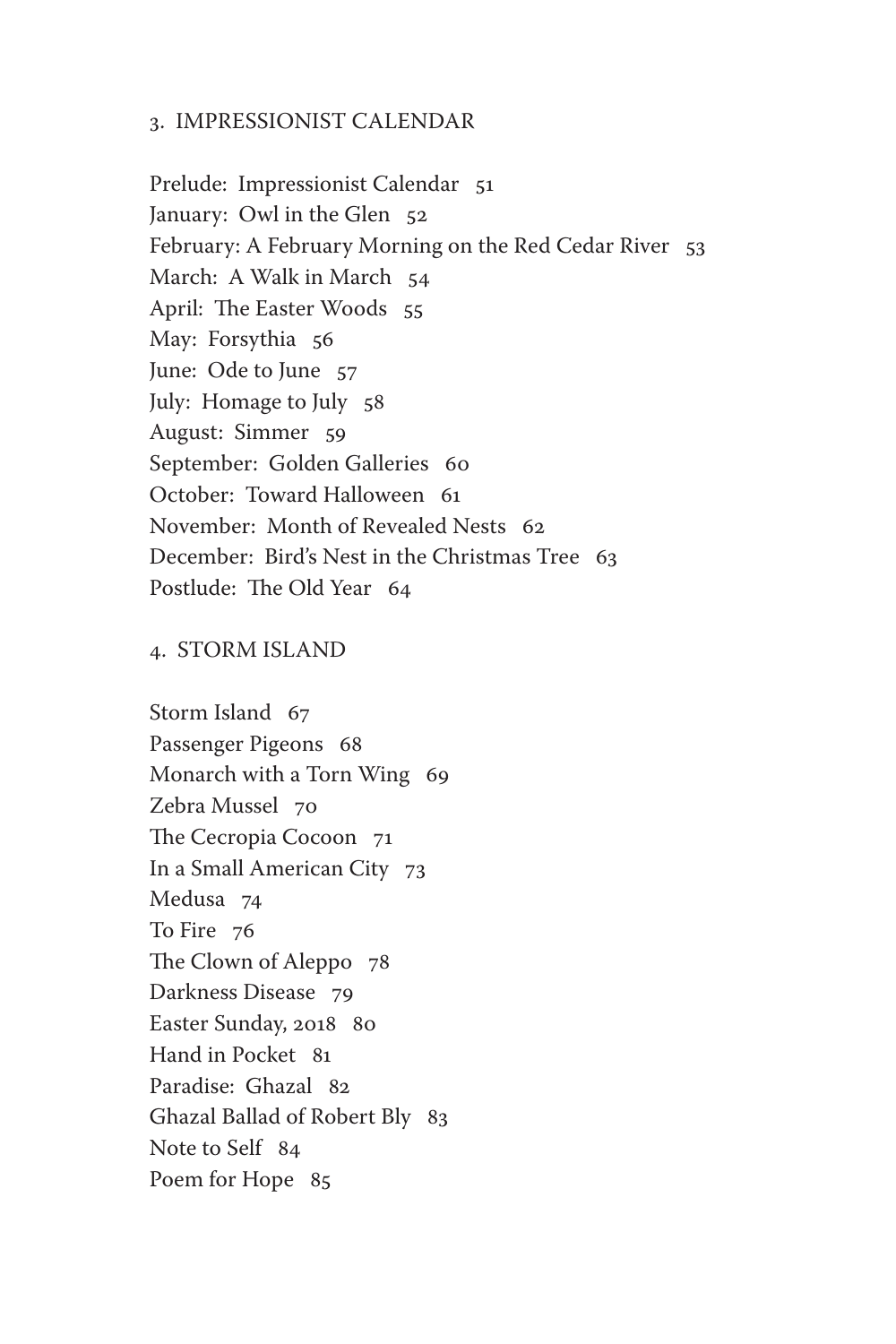# 5. BRIGHT SALT OF TIME

Forcefield of Solstice 88 Golden Repair 90 Time Is Love 91 Fund of Moments 92 Gold Dust 93 To Krista Sleeping 94 Ode to Harmony 95 Caroling with Crows 97 Ode to Pluto 98 The Andromeda Galaxy 99 At Trinity College 100 Dartmoor Morning 101 Bodies 103 Darkness Falling 105 For the Fool 106 Ha'Penny Bridge 107 This Also Helps Spring Happen 109

# CODA: IN A PLAGUE YEAR

The Loneliness 113 "You'll Never Walk Alone" 115 Back Fence Jam 117

*Notes on the Poems Acknowledgments About the Author About the Cover Artist*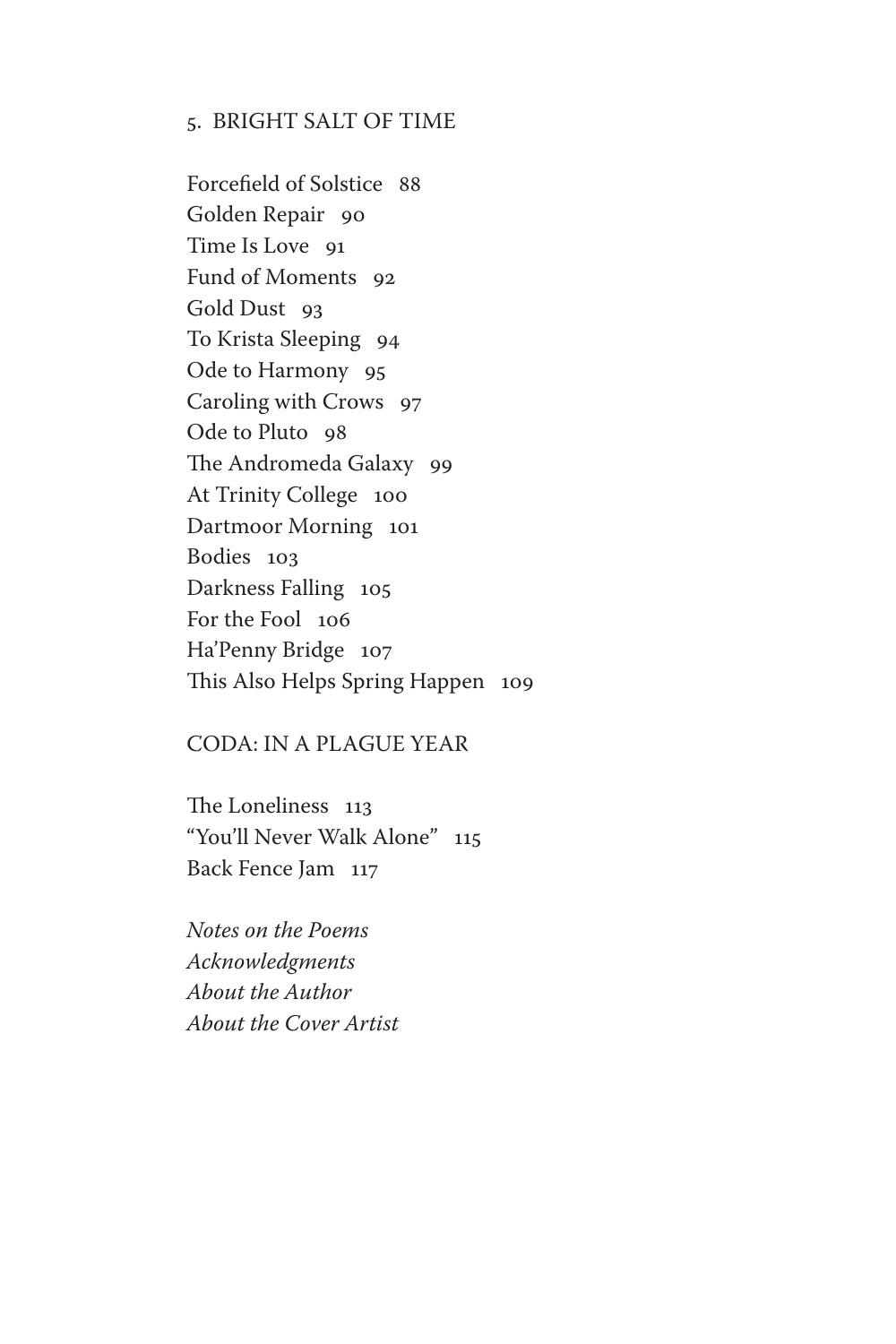#### Prelude

# IMPRESSIONIST CALENDAR

While we slept, June gave way to July, Monet's wheatfields to Sisley's canal.

Time is passing: that's what all calendars say, and all music.

The heart's thin lightning walls won't stand forever.

To know the summer in winter and the winter in summer

is our curse and consolation. Those French painters accused

of poor vision saw more clearly than most the circles within circles—

the boats held by the harbor, the blown cloudstacks held by summer sky,

the summer sky held by longing.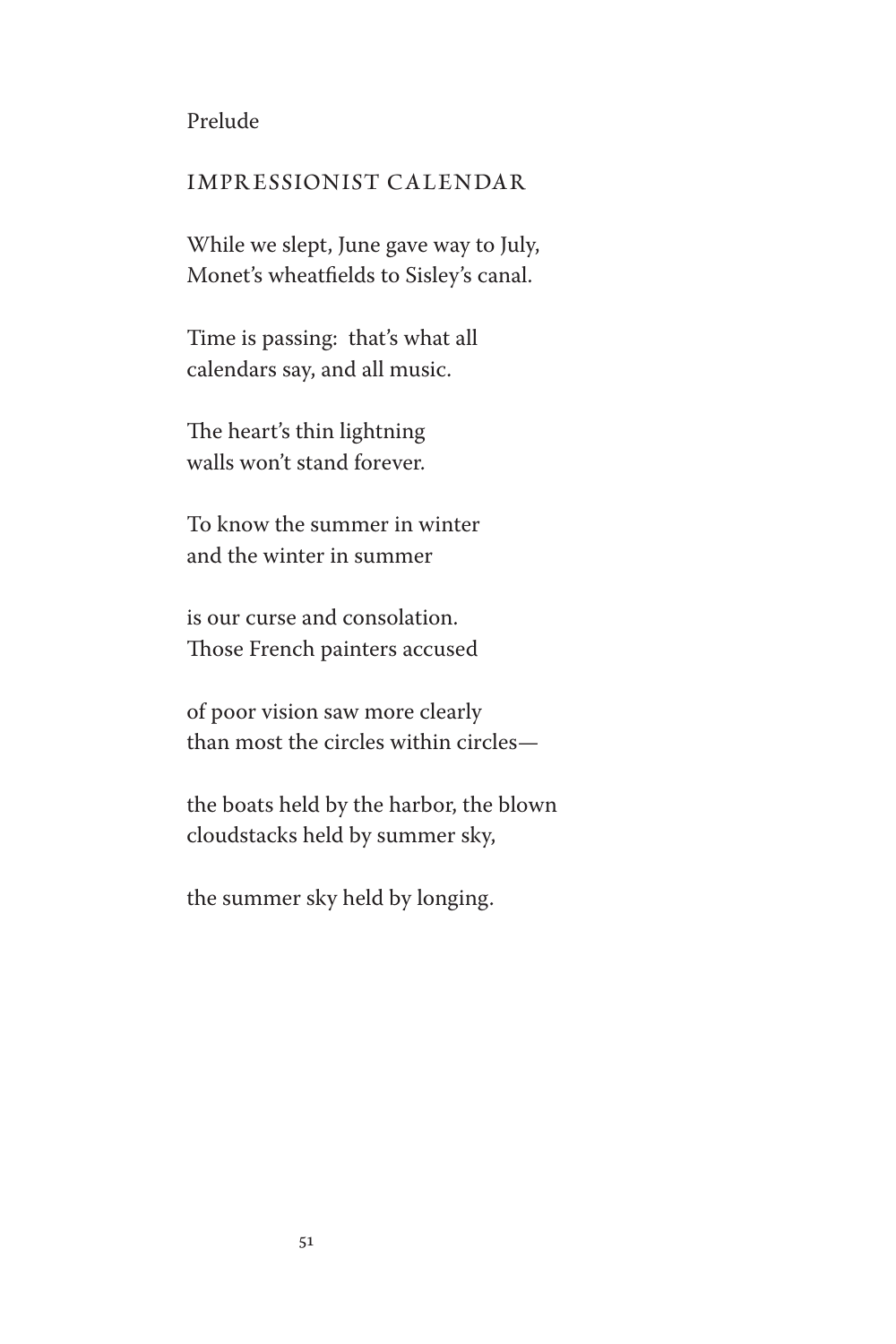#### STORM ISLAND

At first it was a single downed trunk jammed up against our downtown bridge footing, wishbone shape wedged broadside the current. No one thought much about that river-washed roost for ducks and geese.

Years passed, and the rains returned. The river spread its muddy cloak over the bottomlands, gathering flotsam of storms to hasten southward on its brown, fast-moving flood. More branches hooked onto the lodged tree trunk.

With each storm the woody mass grew until it became an island patched together from the disparate, far-flung wrack of generous rains. Its tight weave collected a soil in which new green life could root.

The island, now a solid tangle of stormdebris shaped by forces of gravity and weather, challenges with its right to be here. Who has the strength or will to tear loose those implicated limbs?

Disasters uproot us, carry us along with their flow, lock us into each other. Surely bigger, wilder storms will bring new detritus to thicken our island. What right have we storm-borne to refuse them?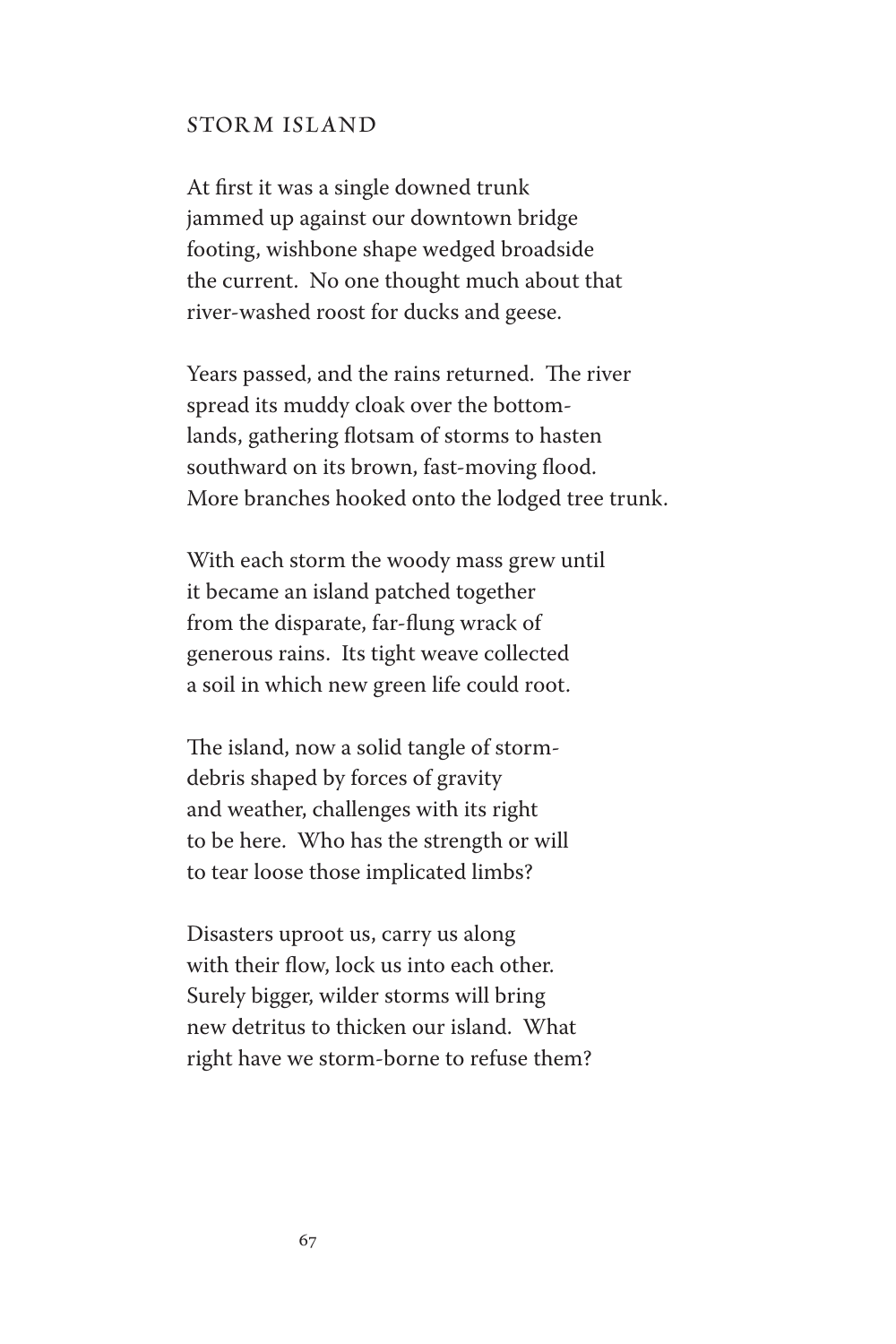## NOTE TO SELF

Well, we die whether we stay together or fall apart. Finally the world goes on its way without us. The most scourge-like name alive today will one day be spoken seldom if at all. To what purpose this sighing and raging? To what purpose this pain? The main thing is to be a part of one's time, no matter which side seems to be winning. It's OK to be a noble failure, a fool in the eyes of the world, to die in the relentless faith of a Pete Seeger or Rachel Carson. The big truck taking up so much space will one day come to the end of its road. Insults will be forgotten. Offended decency will be forgotten. In a hundred years, new people and new problems. And we can be sure there will be some glory in being alive in just their moment, as there is in ours. Even as I write and as you read, the termites of ruin are chewing day and night at the underside of the hypocrite's mask that shines with such shameless intensity in the national spotlight. The time to speak is always now. Say your truth if only for those who may be listening from the galleries of dead and unborn, if not the childish public locked in their death tango with destruction. Reserve for yourself days of uninterrupted silence in which to hear those things that have settled in your heart most deeply sing their faithfulness beneath time's altering sky.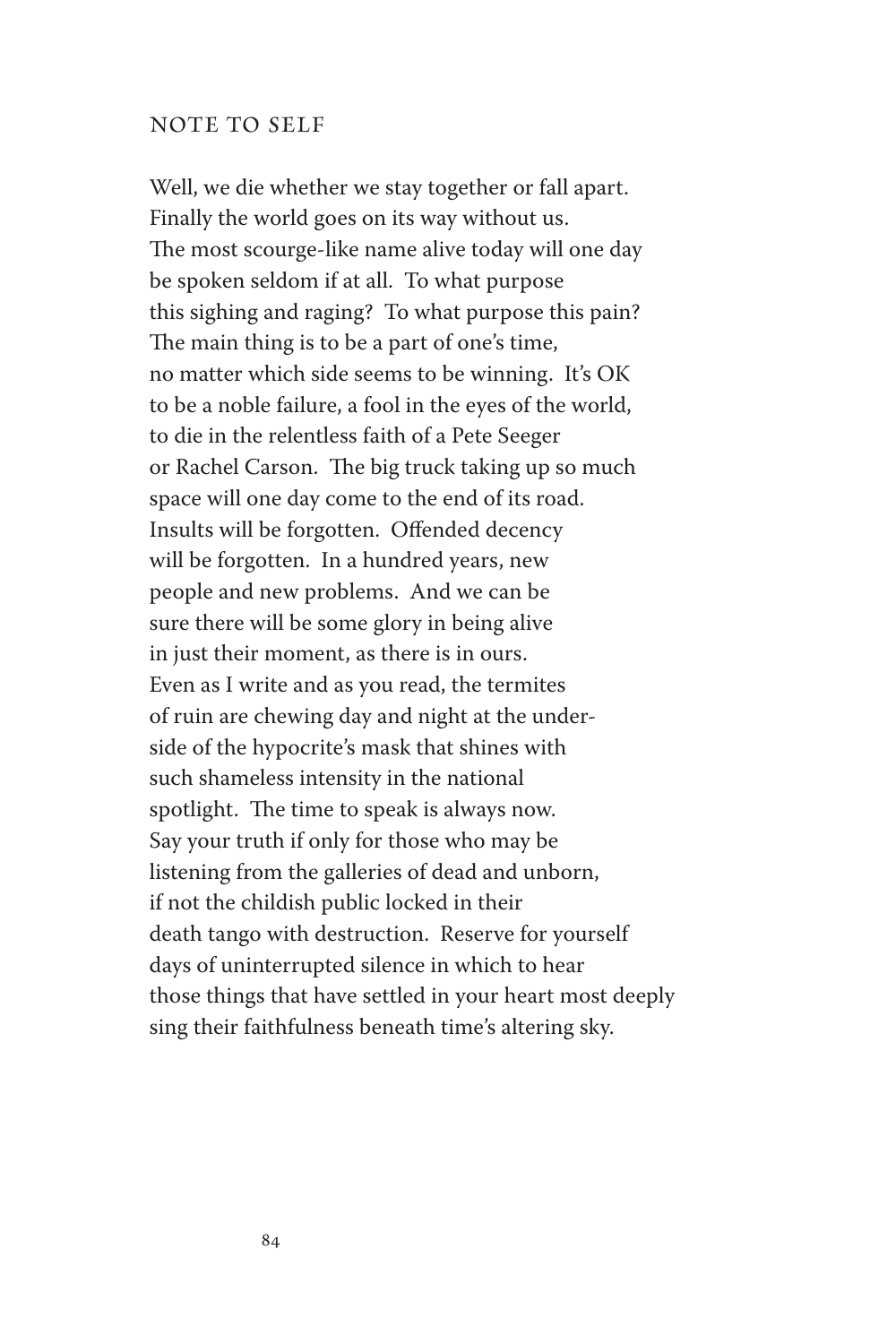## POEM FOR HOPE

I wake, mind and spirit clouded by the news. The gray sky says that things have been both better and worse. How did the woman interviewed on NPR put it — *Americans have developed a preference for certainty over hope*. That's the current we swim against. Damp as it is, the air is surprisingly clear. Suddenly I'm aware of another. A small hawk, a Cooper's, alights on a low branch, not flying off as I come nearer, giving me a good look at it. I've never seen a Cooper's hawk in this place, much less at close range. I pull my breath inward, beholding in sharp detail the small shapely head with its hooked beak and burning eye, its wings and tail that so elegantly charge with life the space around them. Friends, the greatest realists are those who, uncertain about their certainty, keep a door open to hope. This is still a beautiful planet. You know how geese before migrating will all at once start into motion and with a great discordant orchestral cry rise *en masse* from the water. The day is coming when we'll do that too.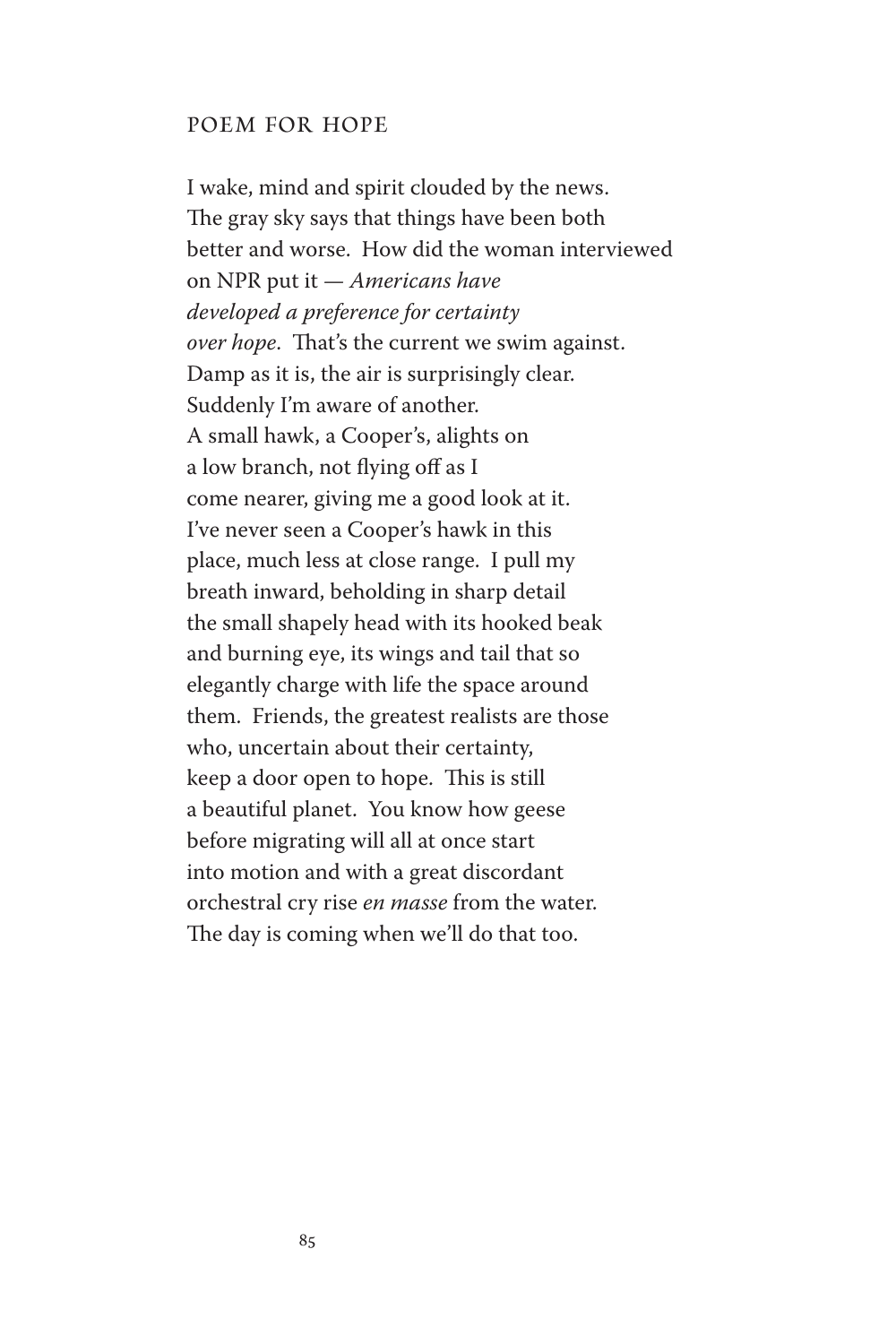# TO KRISTA SLEEPING

Your face sleeping is a rose at rest. All ages meet in your glow of peace. I sense myself on the perimeter of your dream. There are so many places inside us where no one else can go. If I can't enter, then I'll be your guard. And will you guard me also when I sleep? When we both sleep, who guards? Fences come down, and we are free to go together wherever we wish. I know it's not up to me, but I hope never to see your sleeping face with all its dreams gone. When we leave, let's fly together like two of Chagall's blue lovers whose bodies have dissolved into song.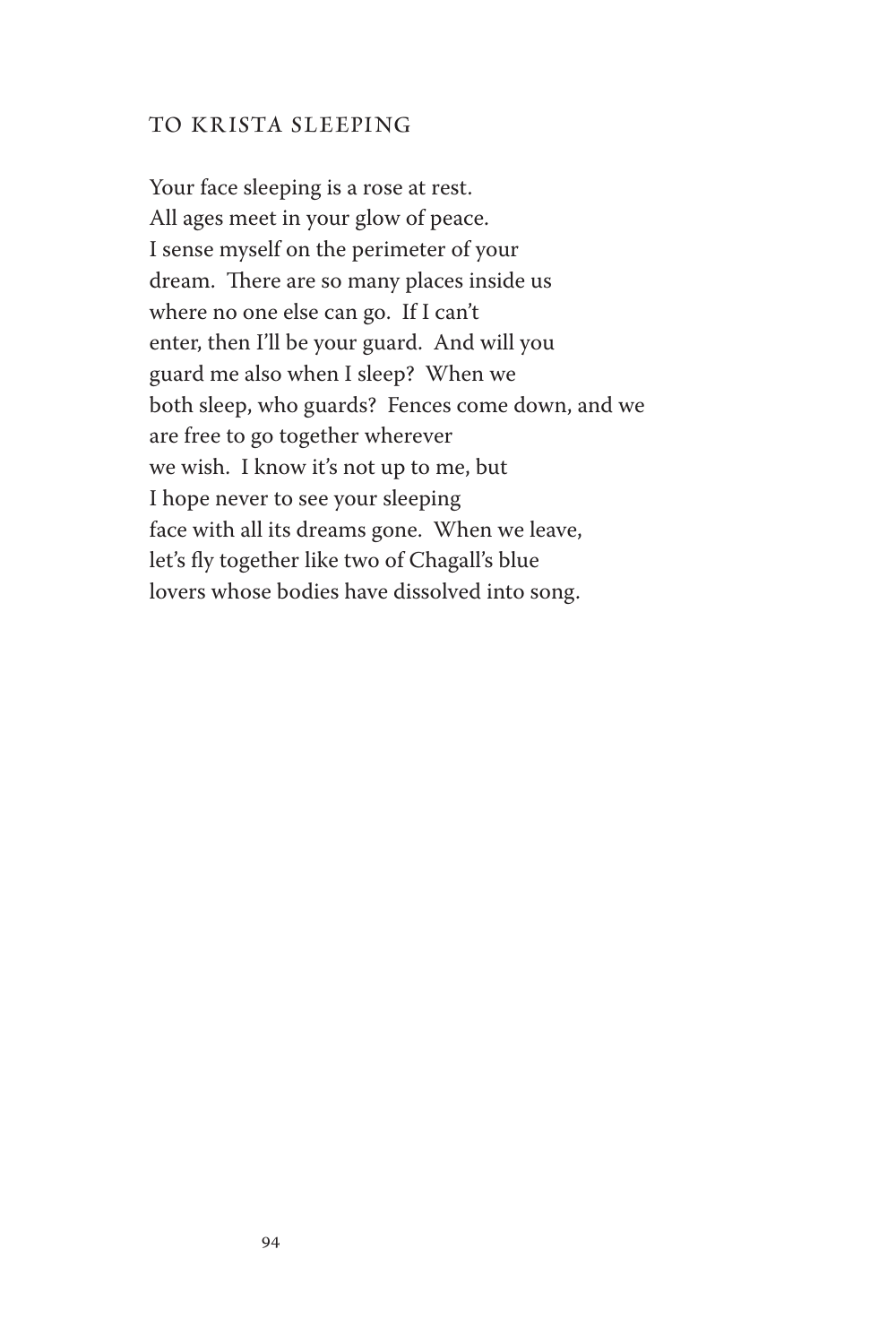#### THE LONELINESS

Already a vast loneliness has seeped into our souls with the cancellations and closings. We miss the conviviality of the restaurant table, the church service, the joy of the jamming musicians, the natural camaraderie of sidewalk and supermarket. We're not meant to be alone, not meant to deflect the approach of neighbors. Now each locked-down house becomes a grave where small, dismembered pieces of community lie scattered alive, waiting to be called back to wholeness. We ache for each other, ache for contact. We knew it would all break down someday. Not sustainable. *The center cannot hold.* We are being shown something bigger. We are being called to something higher.

Shall we come out of this changed, finally able to hear each others' voices across the social distance, the voices drowned out by fear? When the theaters and bars reopen, when the hospital beds are vacant again and the world resumes its old business of getting and spending, how shall we think on these days withdrawn from one another and the communal heart, the dead civic air? Will the grief still eat at us, as it does now? Is this how it happens, a lesson we need to learn, overshadowing all our other learning? In the enforced quiet we have